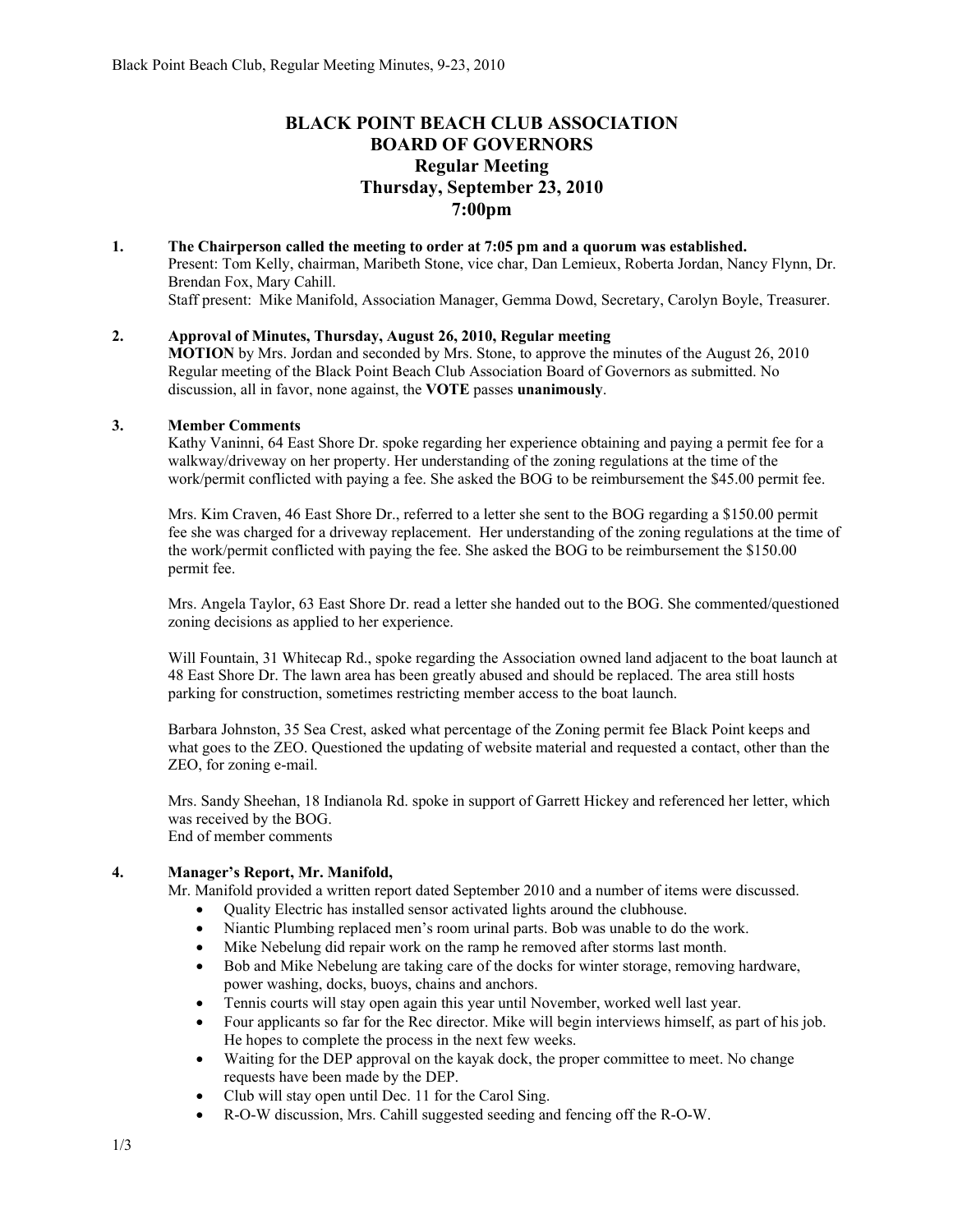# **5. Zoning Commission**

 Mr. Ed Cosgrove, 14 Blue Heron Dr., new Chairperson, Black Point Zoning Commission. Mr. Cosgrove thoughtfully asked the BOG about spending money on litigation. As the new chair of Zoning, he is concerned how the board might want to proceed. Some items if pursued could run costs for the Association. Mr. Kelly and members of the BOG asked comments and a varied discussion followed. The Administration Committee agreed to look into the Zoning fee compensation structure.

**MOTION** by Mrs. Stone and seconded by Mrs. Jordan, to refund the Zoning permit fees to Mrs. Kim Craven in the amount of \$150.00 and to Mrs. Cathy Vaninni, in the amount of \$45.00. No further discussion, all in favor, none against. **VOTE** passes unanimously.

### **6. Treasurer's Report, Ms. Boyle**

The Profit and Loss Statement for 2009-2010, 9-22-10 actual, and the Liberty Bank check register from 8- 26 to 9-22-2010 was provided. Some discussion followed.

### **7. Chairperson's report and Correspondence, Mr. Kelly**

Mr. Kelly noted the correspondence was already done. He asked for any discussion on the proposed and circulated, 2011 meeting schedule. Mrs. Dowd noted she is unavailable on April 28 and May 26, 2011.

**MOTION** by Ms. Flynn and seconded by Mrs. Stone, to approve the 2011 Board of Governors meeting scheduled as submitted by Mr. Kelly. No further discussion, all in favor, **VOTE** Passed. Thursday, March 24, 2011

Thursday, April 28, 2011

Thursday, May 26, 2011

Saturday, May 28, 2011, Association Annual Meeting, 9:00 AM

Saturday, May 28, 2011, Board Organizational Meeting, 10:00 AM

Thursday, June 23, 2011

Thursday, July 28, 2011

Thursday, August 25, 2011

Saturday, September 3, 2011 – Association Annual Informational Meeting, 9:00AM

Thursday, September 22, 2011

Thursday, October 27, 2011 (If required)

# **8. Tax Collector's Report, Mrs. Cahill**

Mrs. Cahill has collected taxes, slow this year, she has 10 delinquents, and requests members to pay taxes and avoid extra fees. Some discussion followed.

# **9. Committee Reports**

Capital Improvements: Tom Kelly and Dan Lemieux met and compiled a report dated 9-16-10, which was submitted to the attending members and the BOG. They included a Mission: "To Preserve and maintain the legacy assets at Black Point. Furthermore, add assets in a fiscally responsible manner that will improve the way of life for our members." They also submitted a proposed "Property Maintenance Schedule Guideline" identifying Area/Task and Frequency. Some Discussion followed.

The list would be edited by the BOG for any omissions, and begins as follows, Legacy items:

- Beaches
- Piers
- **Boat Launch**
- Kayak Docks
- Right of Ways
- Parking lots
- Clay Tennis Courts & fencing
- Hard Courts